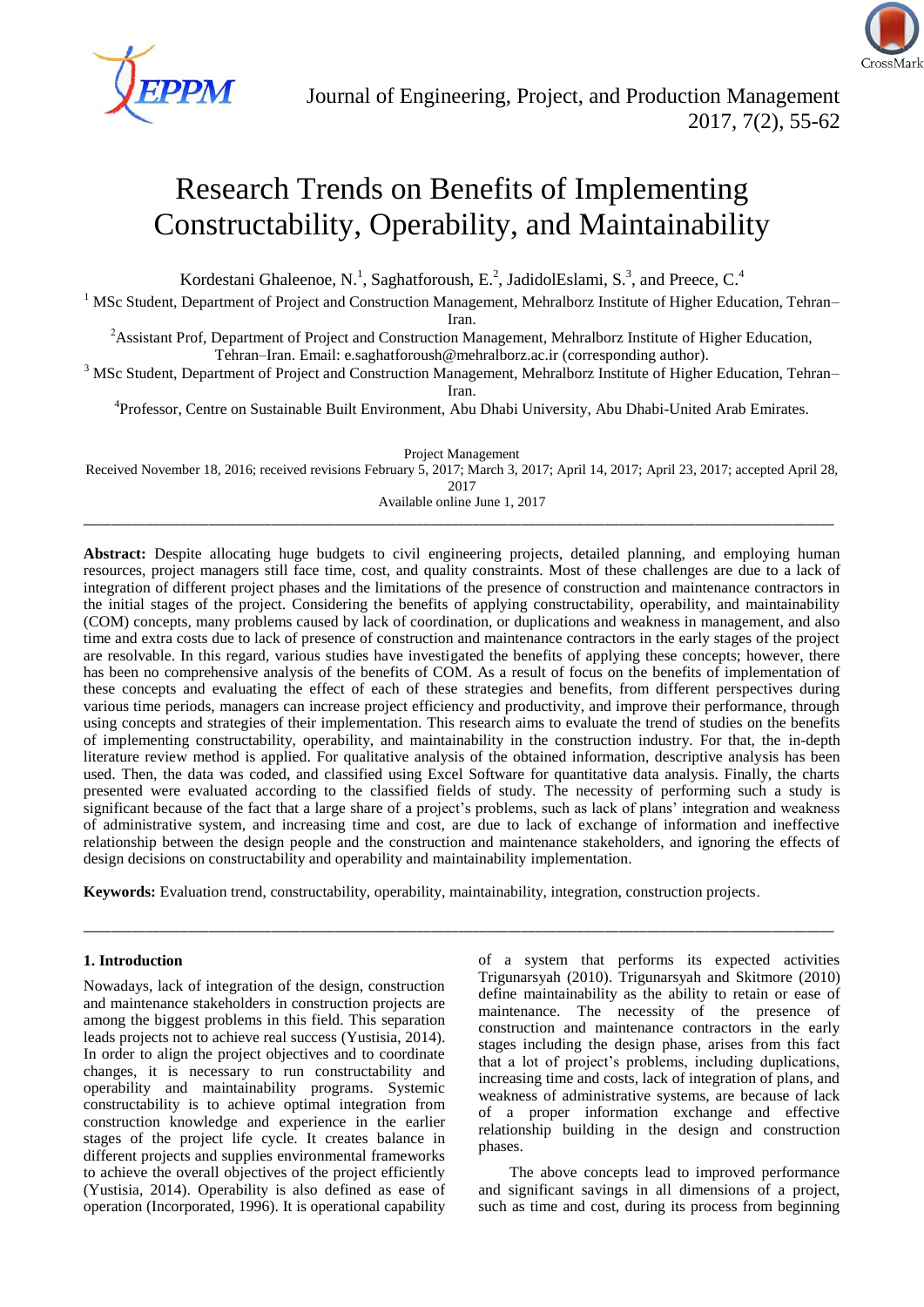to its operation and maintenance stages. These benefits are provided through developing fields to facilitate the presence of chief contractors in the early phases of the project. This is a long term issue, and should be followed continuously. Before beginning the construction, facilitating the proper implementation of these concepts should be targeted (Yustisia, 2014). By now, there is no comprehensive study evaluating the trend of studies on the benefits of Constructability, Operability and Maintainability (COM) principles' implementation in the construction industry. Such studies lead to transparency. Moreover, there is no official statistical report in this regard. Most of these studies have been about introducing (CIIA, 1993; IPENZ, 2008; Russell, nd), identifying the barriers to and solutions of implementing these concepts (Francis et al., 1999; Jadidoleslami et al., 2015; JadidolEslami et al., 2016; Meier et al., 2000; O'Connor et al., 1995; O'Connor et al., 1988; O'Connor et al., 1994; Kordestani, 2016). In addition, understanding the relationship and applying other science to realize these principles (Amirarjmandi et al., 2011; Francis, V. E. et al., 1996; Hui-Hsuan et al., 2013; Jadidoleslami, Samereh et al., 2016) have also been the focus of the conducted studies in this field. The aim of this study is evaluating the trend of studies about implementing constructability, operability, and maintainability principles in the construction industry.

# **2. Constructability, Operability, and Maintainability**

Cost due to duplications is one of the most obvious challenges of construction time for project employers, which leads to deviation from the predicted time and budget of the project. These problems stem from isolation and lack of proper integration in the project phases (Francis and Sidwell, 1996). In fact, constructability refers to using knowledge and experience together to optimize construction in all stages of planning, designing, logistics, and implementation (Yustisia, 2014). Constructability was introduced in USA in 1970s. These studies were mainly about management and participation systems of employers and contractors. In 1979, the faculty of research institute of the construction industry suggested research about identifying the problems related to operability/constructability in the USA construction industry. These researches showed that constructability problems are caused by lack of contribution of planners and designers in implementation processes of construction, not shortcomings and negligence by staff (CIRIA, 1983).

Operability is described as ease of operation (Trigunarsyah, 2010). In other words, designing and planning projects not only should be consistent with doing activities related to it (Cox et al., 1997), but also should be conformed to the project's end user. By having a clear understanding of what is expected by superior stakeholders and employers of the project, in the initial phases before construction, one can help creating a detailed design to achieve the ultimate goals of the project (Saghatforoush, 2014). At the moment, projects' documentation doesn't include after construction research. This issue leads to extra costs for the operation and maintenance team (Russell, nd). In the program of operability, stakeholders of the professional operation section in an underlying project cooperate with design and planning team. Agents of the operation section evaluate whether quality and sustainability of the required

operation in the designing and planning projects are considered (Trigunarsyah, 2010). Therefore, a project should be designed and planned in a way that is ideal for final application. To do this, the needs of users and their expectations for project development should be determined. Designers and planners should have a clear understanding of project objectives and its final applications (Davidson Frame, 2003). The ultimate success of the project requires proper implementation of operability, which has been addressed below.

Operability is usually defined as features of design and the setup stages that state the ability of ease of repair. From the user point of view, maintaining a product means increasing its services and reducing its repairs. Finally, repair and maintenance should be cost effective and guarantee that the product is consistent with its required needs (Chen et al., 2003). Maintainability depends on all criteria that can be effective on the main stages of maintenance and various measures that bring the product to its functional status (Coulibaly et al., 2008). According to (Moua et al., 2001), maintainability is a feature of the design and setup stages, which has the ability to maintain or restore a special condition.

Many studies in the past, have investigated the benefits of using constructability in projects. Researchers of these studies have referred to minimizing problems, reducing conflicts, decreasing costs, optimal using of experiences and knowledge of people in the construction stage, reducing changes in the project construction time, improving effectiveness of teamwork, increasing integration among different stages of the project, and many other factors as the benefits of applying this concept (Alinaitwe et al., 2014; Dunston et al., 2007; TDT, 2016; Al-Otaibi et al., 2013). Karim and Magnusson (2008), Dunston (2007), Meier (2000), Karim (2010), D. Silva (2004) consider reducing the risks, increasing knowledge of people, documenting information, reducing costs and time of the project as other benefits of applying operation and maintenance concepts. However, a few researchers have studied these three concepts in an integrated way. The listed benefits in these sources are also the same as the mentioned ones in other studies (Baiden, 2011; Khodadoust, 1976; Mark L. Ogburn, 2014; Meng, 2013; Sarmad et al., 2014; Florence et al., 2014). Moreover, JadidolEslami et al. (2016) in a comprehensive study have investigated three concepts of constructability, operability, and maintainability of the project. Finally, this study presents the benefits of using these concepts in a classification consistent with the initial to final phases of the project (JadidolEslami et al., 2016).

Despite performing different research into the benefits of applying these concepts, their investigation in most of studies has been done in the short term. Considering their importance, it is the minimal effort for understanding and utilizing the functional benefits (Smith, 2013) as, different phases of the project are unaware of the importance of applying these concepts (Meng, 2013). To-date, no comprehensive study has been conducted to examine the benefits of applying constructability, operability, and maintainability concepts together. This issue by itself is the reason for the increase of costs, problems, and duplications in the projects. Therefore, it is required to examine comprehensively the benefits of integration of different stages of the project. By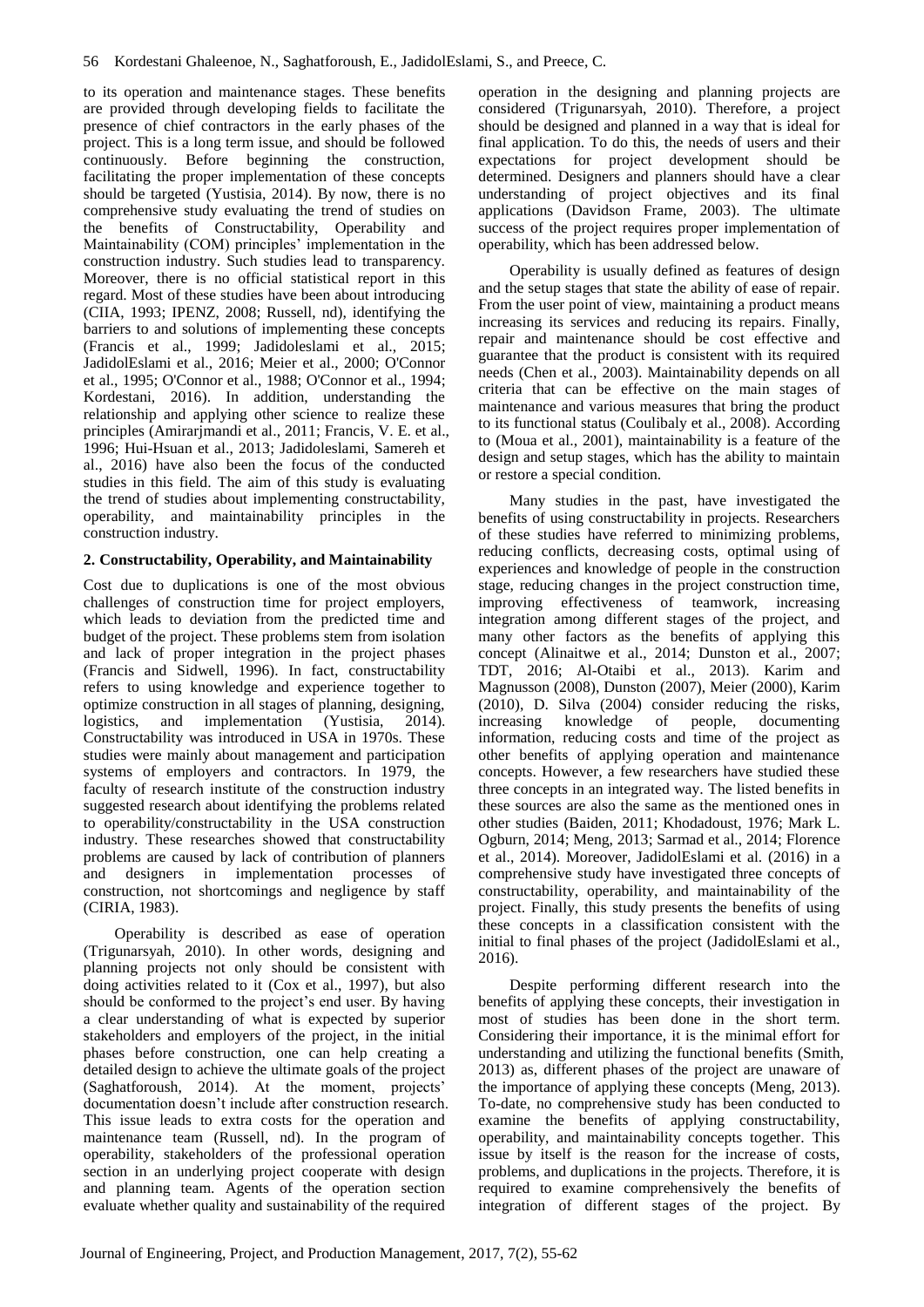addressing this gap in the existing Literature, the Authors of this study focused on the benefits of implementing the three concepts of constructability, operability and maintainability, and they achieved this aim by employing a method compatible with this goal, which is presented in the next section.

### **3. Research Methodology**

A systematic process methodology may be used to find the answer of a question or the solution of a problem. In the present study, selection and use of methods of data collection and analysis, was based on their appropriateness to the subject, project objectives, research questions, fields of study, and propositions (Sarmad et al., 2014). Data was collected through library studies. The trend of studies performed about implementing (COM) principles in the construction industry was assessed by Excel software and descriptive and statistical analysis of output diagrams (Khodadost, 1976).

When discussing about data analysis, often it is thought that the aim of data analysis is just statistical methods, whereas this assumption is not correct, and this method is just one of the important methods of data analysis that is usable for researches and data with statistical aspects. There are a lot of researches without statistical aspects. Mainly, they are based on documents and witnesses and rational analysis and understanding. Such researches also follow the complete process of scientific investigation, and include analysis stage (Hafeznia, 2007). In descriptive analysis, if the analysis is in the quantitative form, the researcher summarizes and classifies the collected data by using descriptive statistics. In other words, in the quantitative descriptive analysis, at first the researcher summarizes the collected data by preparing the frequency distribution table. Then, he/she shows them in charts; finally, he/she summarizes them by using other descriptive statistics (Delavar, 2006). However, if it is a qualitative analysis, features of each of the available concepts are explained in the analysis. At this level, semantic system of text or event will be analyzed apart from its social context (Saei, 2007).

Descriptive analysis helps the researcher collect input data appropriately, and after classifying the collected data, he/she will conduct initial analysis on them. In fact, this method is similar to "Basic Vocabularies" of data for further analysis in future (Turner, 1994). This study and those studies considered evaluating the trend in a specific field, are classified in a specific time period, and provide researchers with complete information on the subject, annually (AIA, 2012; Abdirad, 2014; Blanchard, 1999). The next section addresses data analysis of this study.

#### **4. Data Analyses**

After evaluating 145 articles related to the benefits of implementing (COM) in the construction industry, the articles were classified by considering the extent of content, and also regarding the aim of this study. It should be noted that all of the evaluated articles in this study have been in the field of the benefits of implementing COM principles, which have been classified based on various indicators such as year of publication, the volume of published articles, fields of study, etc.

The statistical diagrams that will be analyzed in the following show the trend of studies in these articles from various aspects. Fig. 1 shows the extent of focus of these 145 articles in three COM fields of study all over the world, since 1980, separately.

According to Fig. 1, the volume of the studies related to evaluating the benefits of implementing maintainability is more than other fields of study. The benefits of using constructability concept were relatively well-known. The importance of maintainability was considered gradually. But a small amount of the conducted studies were related to operability. Moreover, the combined implementation of these three concepts is very significant in this form. On the other hand, the reason of fewer studies performed in the field of operation, can be because of the near and inseparable concepts between operability and maintainability, such that in many studies, these two concepts have been considered as a unit. Constructability for the first time was introduced in USA in the 1970s, and has been further developed. Russell and O'Connor are the most prominent researchers in this field. Operability was also introduced in 1950s by USA military services for the first time. Among the prominent researchers in this field are Blanchard & Lowery and Meier, and also Russell. The studies in the field of maintainability commenced in 1967, with Karim and Magnusson in addition, Meng was among the most active researchers in this field. The studies about the effects and the benefits of each of these principles had started since 1980s. Given that the aim of this study is evaluating the trend of studies on the benefits of implementing COM, this decade is considered as the starting point of such studies. Fig. 2 shows the trend of the published studies and articles since 1980s, which is the start of studies related to COM concepts.

Fig. 2 and Fig. 3 show the peak of the studies conducted in the field of COM in 2000s. It has significant differences with two decades before and after it. However, most of the studies conducted in 2000s, have been about constructability and operability and maintainability. In this decade, by considering the world financial crisis, and also spending on employment infrastructures in the construction section (Estache, 2013), much focus was given to developing an appropriate foundation on which to improve this industry. Therefore, many studies have been conducted. As we cannot deny the effective role of implementing COM principles in the progress of the construction industry, significant studies have been done in this field.

Fig. 4 shows the volume of studies conducted in these three fields, separately.

In this figure, classification of different studies is presented based on the number of published articles in the fields of constructability, operability, and maintainability during four recent decades. According to what is seen in the figure, the extent of these studies is different in various time periods and based on its demands in different periods.

Following this diagram, Fig. 3 also shows its overall distribution.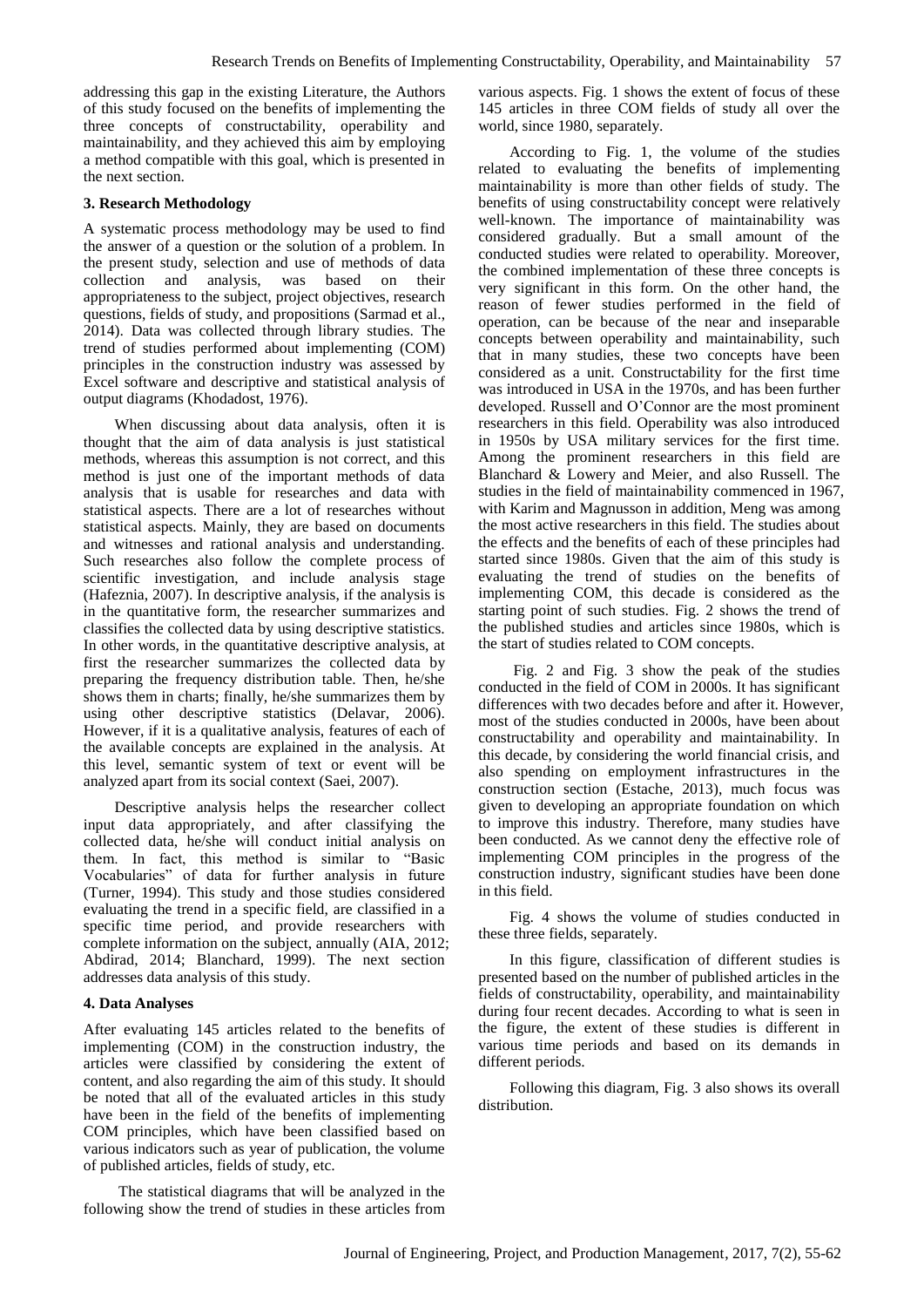

**Fig. 1.** The extent of focus of articles in three COM fields of study, since 1980 up to now







**Fig. 2.** The trend of the studies in three fields of C, O, M since 1980 up to now



**Fig. 3.** The distribution rate of the studies conducted in the field of COM since 1980 up to now



**Fig. 4.** The extent of focus of articles on the COM concepts, in 1980s, 1990s, 2000s and 2010s

According to Fig. 4, since the beginning of COM studies, the focus has been more on maintainability, and understanding its advantages and its effective implementation. Finally, during recent years, by increased awareness of the benefits of implementing all three principles simultaneously, the studies in all these three fields have almost become more balanced and have been considered equally. Given that during the implementation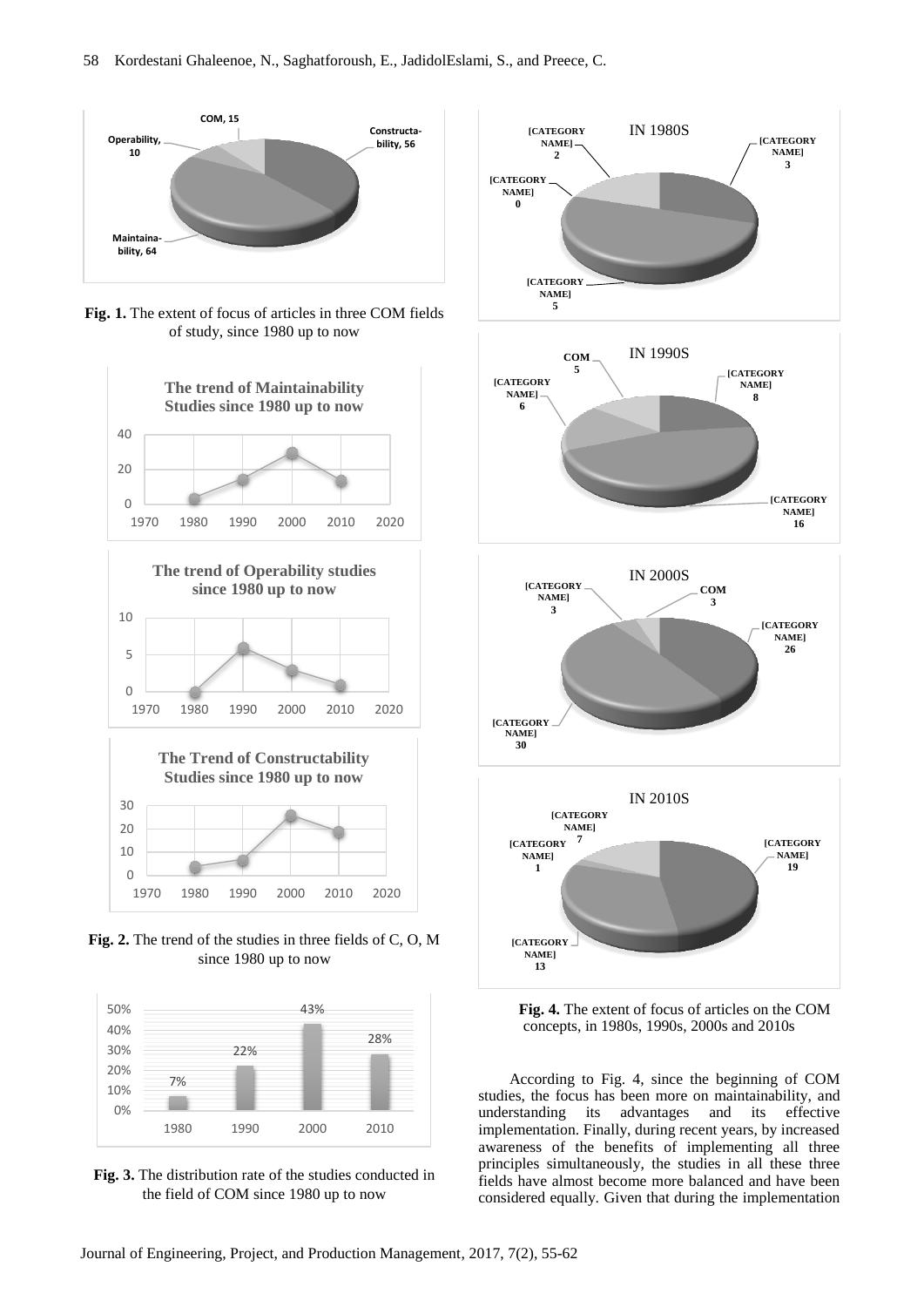stage, a huge amount of capital and resources is invested, this phase of any projects has always been important.

The number of studies performed in the constructability filed, is an evidence for this issue. What is less discussed, includes research and investment for design and operation and maintenance phases of the project. According to Fig. 3, in the studies about COM, the amount of focus on the benefits of operability concept has been low. Although over time, this trend has increased slightly, this enhancement is not very significant. This issue by itself confirms that still the benefits of applying operability, have not been understood. Perhaps the development of the studies in this field leads to improvement of the construction process and reduction of problems in this industry.

Fig. 5 shows classification of studies performed in the field of COM globally, and the rate of its distribution.



**Fig. 5.** The distribution rate of the studies performed in the field of COM globally, from 1980 till the present day

What is obvious in Diagram 5, is that most of the studies conducted in the field of COM, have been in USA. Nearly close percentages of development of Asia and Europe to USA, indicate almost synchronous progress of their studies in this field with that of USA. This by itself is the inevitable result of high standards of living all over the world. In return, there is a significant difference between the amount of the conducted studies in this field in two continents of Australia and Africa with other parts of the world. One of the reasons of this difference is the amount of constructions and the extent of the industrial activities in these two continents. On the other hand, the tourism industry in USA and Asia can lead to the construction of larger projects. This increases the need to perform various studies to reduce problems and costs of the projects. Allocating countless annual budget for the construction of civil engineering projects in these continents, increases the importance of paying attention to constructability, operability, and maintainability. Fig. 6 shows the applied domain of COM concepts in the conducted studies.



## **Fig. 6.** The applied domain of the conducted studies in the field of COM since 1980 up to now

According to Fig. 6, almost half of the conducted studies in the field of COM, have been related to the building industry. Considering the extent of this industry and the rate of availability of information related to it, this is not far from expectation. However, the growth of studies in other sections except building, shows that the effect of implementing these concepts in other sections has also been considered. Given the nature of the projects, the reason of examining more studies in the field of construction, can be the higher lifetime of this category of projects. On the other hand, the allocated budget to this section has also been more than other industries. If attention is not paid to these concepts, their completion costs will increase . Moreover, the scope and complexity of the civil projects lead to their vulnerability to exposure to various weather conditions. Therefore, there was a need to conduct further studies.

According to the overall assessment of the discussed articles, Fig. 7 shows the 10 top benefits of implementing COM concepts and the emphasis of these benefits in the mentioned articles. The specified percentages in the following diagram show the share of articles including these benefits from 145 reviewed articles.

According to the results, another comprehensive study conducted by the researchers of this study, in which the benefits of using COM concepts from the initial phases of the project to the end were identified, classified, and analyzed through meta-synthesis method (JadidolEslami et al., 2016). The most important benefits are presented in Fig. 7.



**Fig. 7.** The most obvious benefits of implementing COM concepts since 1980 up to now

In Fig. 7 it can be seen that one of the most obvious benefits, which have been addressed, is the reduction of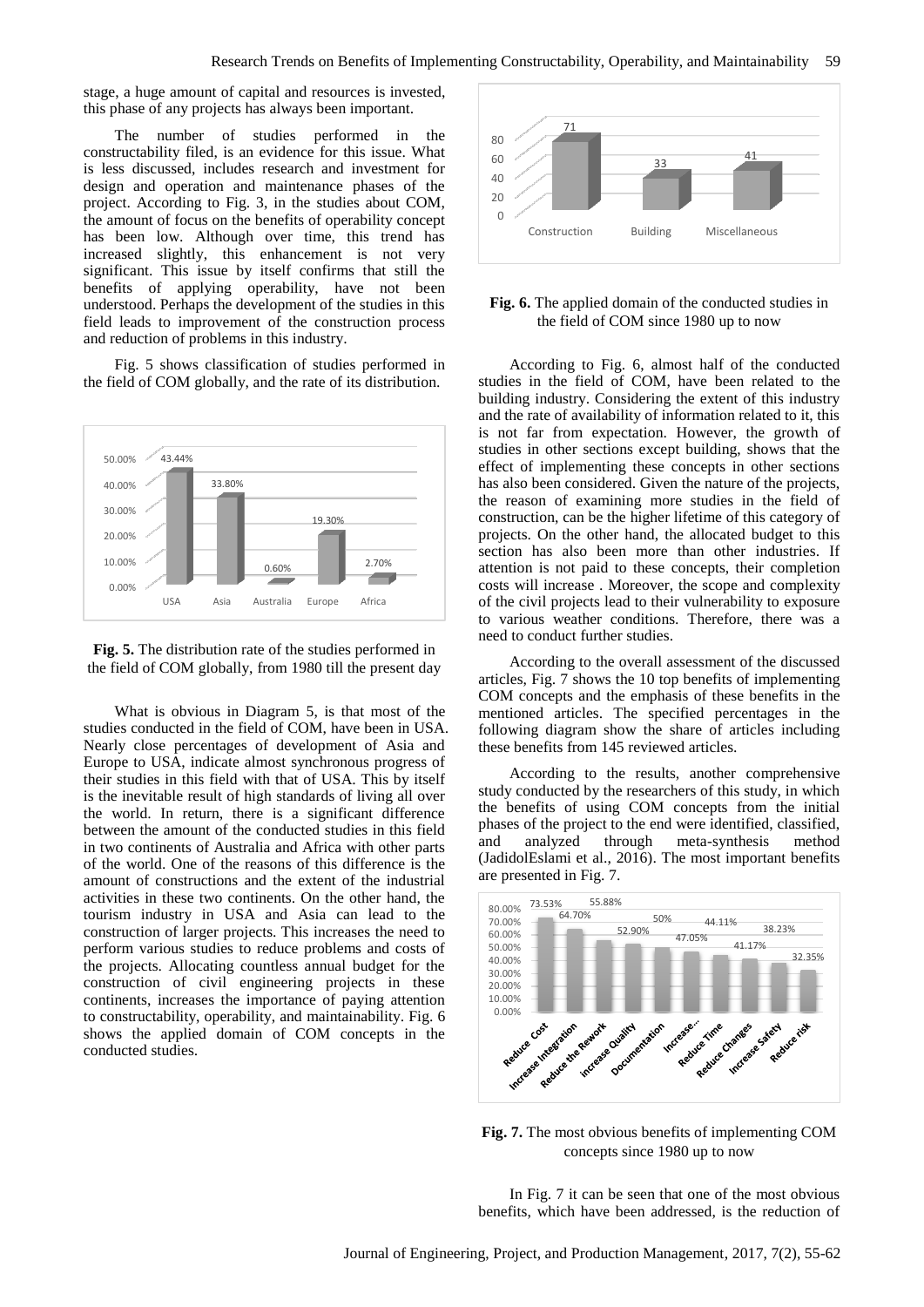costs and increase of integration and coordination due to implementing COM principles. The effective role of applying COM concepts in reducing duplications and increasing the quality of the project output is undeniable. Implementing these principles leads to facilitating communication, reduction of delays and changes, and reduction of project risks, and increase of safety in the project. The reviewed articles refer to other benefits, including creating a knowledge base, effective use of experiences, increasing productivity, optimal use of modern technology, evaluating feedback, increasing innovation, and early detection of problems. Fig. 7 has just pointed to ten top benefits.

In previous studies, a large portion of these benefits have been considered in two stages of design and implementation that somehow show the importance of performance in these stages. But as it is obvious in the diagram of Fig. 7, the focus of these benefits is on two phases of design and implementation. This problem due to this fact that most of the estimations and predictions in the early stages of the project are not accurate and realistic. Thus, the influence of opinions of contractors and executors in determining the qualitative and administrative characteristics and also the final costs, is high in the early stages of the project. By the progress of the project, the time interval between prediction and implementation is reduced and enforcing comments by stakeholders are less, too. In addition, based on tangible realities of the project, characteristics and performance of its various stages are determined. There are many other benefits related to implementing maintainability principle, which are addressed by other researchers. What is considered by authors of this study, is that a huge portion of these benefits is observed in the operation phase (JadidolEslami et al., 2016). According to lack of sufficient attention to this principle in most of the projects, it should be examined more comprehensively. If it is implemented, it may lead to significant reduction of costs, duplications, and risks of the project.

# **5. Conclusion and Suggestions**

Considering the studies that have been conducted in the field of evaluating the benefits of implementing constructability, operability, and maintainability, it can be concluded that the focus of most of them has been in the USA (61 articles from 145). The earliest studies were in the 1980s. The peak was in the 2000s and coincided with the beginning of economic recession all over the world and the need to pay attention to the effective factors on reducing the problems of underlying projects and improvement of the construction industry. Most of these studies are related to the building section. However, we cannot deny their effective role on other sections of the Industry, such as dam construction, road construction, etc.

The results of this study show that in comparison with the past, the necessity of paying attention to what is facilitating the construction process, has been understood more than before. This indicates attention and interest of the professional community of the construction industry, to change the old methods and to use new methods such as COM principles.

The beginning of COM studies has been with defining the principles and framework of these concepts. Researchers in later studies paid attention to identifying the advantages and disadvantages of implementing these

concepts. Today, most of the studies are in the field of finding solutions to resolve the barriers and to facilitate implementing these principles, in different ways.

Considering that most of project problems, such as time and cost exceed, lack of design and procurement integration and weak implementation systems, are as the result of lack of proper information sharing and inefficient relationships between the design and construction teams, a major share of the benefits of implementing COM principles can significantly affect the process (George Jergeas, 2001; Dunston et al., 2007; Henry Alinaitwe, 2014; TDT, 2016; Deborah J. Fisher, 2000). Highlighting these two benefits will cause encouragement of employers to apply these principles and also an appropriate foundation to facilitate its implementation.

Nowadays, current existing viewpoints on project management problems causes separation of project phases, since early stages to the end. As the result of that, project stakeholders have different expectations from each other which make the work harder. Integrating project phases simply provides faster project target achievement and success. Next paragraph highlights various benefits taken from pushing project stakeholders to collaborate with each other throughout the project life cycle.

Benefits such as reducing duplications, increasing the quality of output, improving documentation, facilitating communication, and reducing changes and delays are among the benefits referred to them in the reviewed studies. The focus on the benefits of implementing these concepts and evaluating the effectiveness of each of these strategies and benefits, in different stages of the project, can help managers functionally. They can increase the efficiency of the projects.

The results of this study can provide research contexts for future trends and opportunities. Future studies aim to investigate the benefits of COM principles more comprehensively, particularly in projects, in which COM is implemented and their results are evaluated quantitatively. According to the evaluation process of the benefits of implementing COM, a large portion of these benefits are evident in all phases of the project from the beginning of feasibility studies to operation and maintenance phases. Considering this issue, the effect of implementing COM is prominent in determining qualitative and implementation characteristics and also the final cost and time of the project. Awareness of the benefits of COM and correct understating of the benefits of implementing these principles, will make realization of project objectives and success more possible. In this regard, the benefits of applying COM in various phases of the project are also more tangible.

## **6. Contribution of the Research to Academics and Practitioners**

1. According to the effective role of implementing COM concepts in reducing problems of the construction industry and its direct effect on increasing efficiency and profit, it is suggested that studies in this field be undertaken, particularly operability studies. Functional areas to implement these concepts and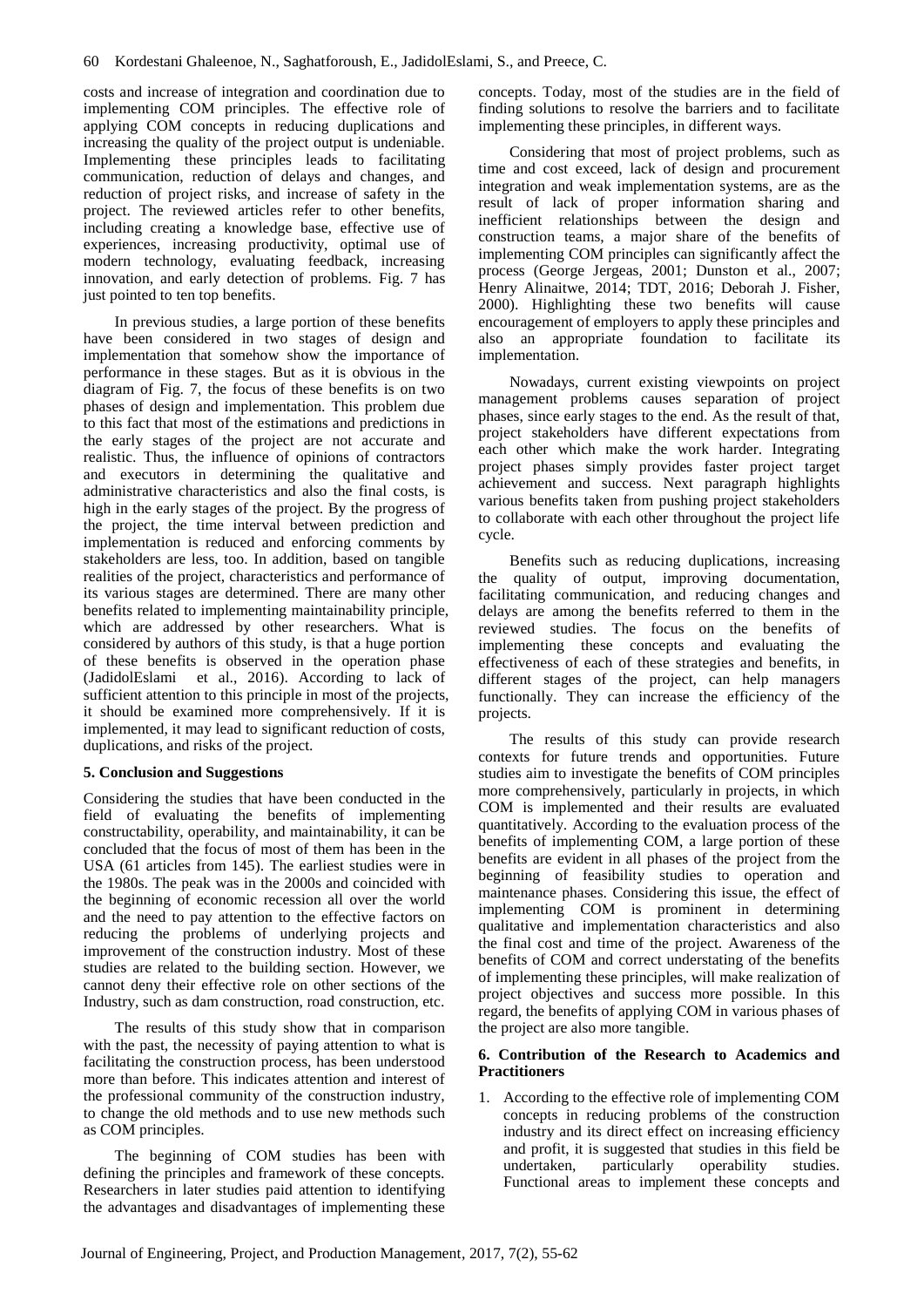their facilitation should be provided through different sciences.

- 2. Most of the conducted studies to-date had qualitative results. Focus on the quantitative results of implementing these principles will be useful for increasing the motivation of employers. Therefore, it is suggested that future studies pay more attention to quantitative methods in the field of COM principles.
- 3. Case studies will provide valuable experiences to the contractors and owners about implementing COM principles in practice. In some projects, COM principles were not implemented in all stages; for example, these principles were used just during operation and maintenance phases. It is suggested that future studies evaluate several case studies to provide their benefits to stakeholders, tangibly.

#### **References**

- Al-Otaibi, S., Osmani, M., and D.F. Price, A. (2013). A Framework for Improving Project Performance of Standard Design Models in Saudi Arabia, *Journal of Engineering, Project, and Production Management*, 3(2), 85-98.
- Alinaitwe, H., Nyamutale, W., and Tindiwensi, D. (2014). Design Phase Constructability Improvement Strategies for Highway Projects in Uganda. *Journal of Construction in Developing Countries*, of Construction in Developing Countries, 19(1), 127– 140.
- Amirarimandi, A., Tahmasb, M., and Eghtedari, M. (2011). Integrated Project Delivery and Compared to the Existing Contractual Areements. *The sixth national congress of civil engineering*. Iran April 2011.
- Baiden, B. K. and Price, D. F. (2011). The effect of integration on project delivery team effectiveness. *International Journal of Project Management, 29, 129-136.*
- Chen, L. and J, C. (2003). Using vector projection method to evaluate maintainability of mechanical system in design review. *Reliability Engineering & System Safety,* 81 (2) 147–154.
- CIIA (Construction Industry Institute Australia). (1993). Constructability Principles files. *ed. Adelaide: CIIA university of South Australia*.
- CIRIA (Construction Industry Research and Information Associatio). (1983). *Buildability: an assessment*. UK: Special Publication. London: Construction Industry Research and Information Association, 24 Pages.
- Coulibaly, A., Houssin, R., and Mutel, B. (2008). Maintainability and safety Indicators at design Stage for Mevhanical Products. *Computers In Industry*, [59](http://www.sciencedirect.com/science/journal/01663615/59/5) [\(5\)](http://www.sciencedirect.com/science/journal/01663615/59/5), 438–449.
- Cox, A. and Thompson, I. (1997). "Fit for Purpose". Contractual relation: Determining a theorical framework for Construction projects. *European of Purcasing and Supply Managemnt*, 3(3), 127-135*.*
- Davidson Frame, J. (2003). *Managing Projects in Organization: how to make the best use of time, Techniques and People,* San Francisco: Jssey- Bass, 3rd Edition, John Wiley and Sons, 288 Pages.
- De silva, N., F. Ling, Y. Y., Dulaimi , M., and Ofori, G. (2004). Improving the maintainability of buildings in

Singapore. *Journal of Building and Enviroment*, 39,1243-1251.

- Dunston, P., Gambatese, J., and McManus, J. (2007). A Cost and Benefit Model for Constructability Review Implementation, *Journal of Construction Engineering and Management*, ASCE. 117-141.
- Estache, A., Ianchovichina, E., Bacon, R., and Salamon, I. (2013). *Infrastructure and employment creation in the Middle East and North Africa (MENA). Directions in development infrastructure*. Washington D.C.: The Worldbank, vol 1.
- Ling, Y.Y., Toh, B. G.Y., Kumaraswamy, M., and Wong, K. (2014). Strategies for integrating design and construction and operations and maintenance supply chains in Singapore, *Structural Survey*, 32(2), 158 – 182.
- Francis, V. E., Mehrtens, V. M., Sidwell, A. C., and McGeorge, W. D. (1999). Constructability Strategies for Improved Project Performance. *Architectural Science Review, 42, 133-138.*
- Francis, V. E. and Sidwell, A. C. (1996). Construction Industry Institute, Australia.
- Hui-Hsuan, Y., Meng-Hsing , L., Fu-Cih, S., and Yu-Cheng, L. (2013). *Use of BIM for Constructability Analysis in Construction*. Proceedings of HOKKAIDO university, September, Easec 13-A-3-1, pp. 1-8.
- Uwohali, Incorporated (1996). Operability in system consept and design survey, assesment, and implementation. *ed. Huntsville, FL: NASA*.
- IPENZ. (2008). Constructability. *The Institution of Professional Engineers New Zealand Incorporated (IPENZ), ISSN 1176–0907*, www.ipenz.org.nz
- Jadidoleslami, S., SaghatForoush, E., and HeraviTorbati, A. (2016). Using the Integrated Project Delivery (IPD) to Reduce Reworks and Ease the Constructability Implementation in the Tehran Mass-Construction Projects. *A Thesis Submitted in Partial Fulfillment of the Requirement for the Degree of Master of Art in Project Management/ MEHRALBORZ Virtual University*.
- Jadidoleslami, S., Saghatforoush, E., HeraviTorbati, A., and AthariNikooravan, H. (2015). Assessing Barriers to the implementation of the concept of constructability in the construction industry. *3rd International Congress on Civil Engineering , Architecture and Urban Development-29-31 December 2015, Shahid Beheshti University , Tehran , Iran*. iss 2, pp. 10-21.
- JadidolEslami, S., SaghatForoush, E., KordestaniGhaleenoe, N., and Preece, C. (2016). Benefits of Using Constructability, Operability, and Maintainability in Infrastructure Projects: A Meta-Synthesis. *The CRICOM 21st International Conference on Advancement of Construction Management and Real State*, 14-17 December 2016, The University of Hong Kong, Hong Kong.
- Karim, H. (2010). Evaluation of Attempts for Efficient Road Maintenance Knowledge Compilation. Dept of Highway Engineering, Swedish Royal Institute of Technology. *Dalarna University, 781 88 Borlange, Sweden*.